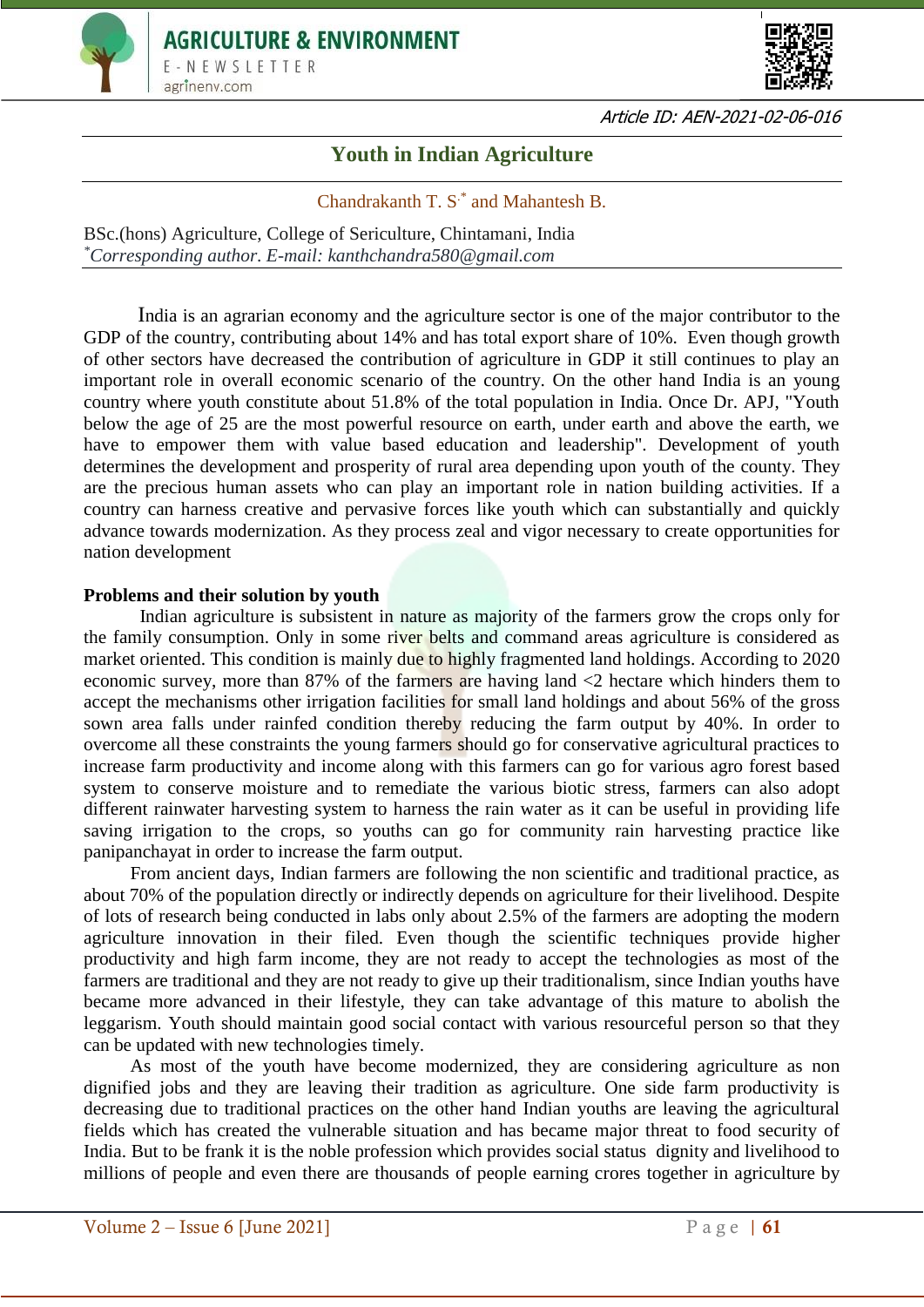



various start-ups. Hence now yours time to change the mindset of the people towards agriculture from low grade job to noble profession.

 Since Indian population is increasing in geometric manner and the demand for land has also raise up. Due to urbanization and industrialization, the farm lands are converting into non productive lands. Even though we are self sustainable in the food production in current situation it will not be the same in the future as the population us increasing drastically and at the same time labs available for agriculture is also decreasing. As land is a statutory body, we can't increase the land and the only thing we can do now is to use the available land more effectively through intensive agriculture and precision farming techniques.

 In our country agriculture is labor based enterprise where most of the operations are carried out by humans only, making agriculture more drudgerious, which discourages the youth to take agriculture and force them to leave rural area in search of jobs. As per survey of ILO only about 40- 45% of the agricultural operations are carried out with machineries. In spite of lots of development on field of mechanization it is only confined to large farmers, they are creating economic imbalance between the population and it is also creating unemployment in urban areas and lack of an power in rural areas due to migration. As government has setup different Custom Hiring Centers(CHC) in order to improve the farm mechanization, if youth can't afford the heavy machineries that can hire them through CHC and convert agriculture more renemurative and less drudgerious.

 In our country plenty of researches on agriculture is going on but they are confined to labs only. Even if they are effective at field levels they have not reached the fields yet. So now it's the responsibility of the youth to acquire the proper knowledge about various improved agricultural practice through various government initiatives like Gyan Choupal, village knowledge centre and also by personal contacts. If all the youths adopt all these emerging technologies of lab, then surely there will be second green revolution ahead.

 Agriculture is an art, which requires some special skills to achieve more, but in our country there is no proper training programmes for youths. Most of the agriculturists are still following traditional agriculture which are centuries old, but to compete with the current world these technologies stood ineffective, so government has taken several initiatives like Skill India, ARYA, WYTEP etc.. to attract and train rural youth. And youths should take advantage of these programmes to compete with the current world.

 In India about 192 Mha of land is cultivated around the year, where most of the land is under mono-cropping which are cultivated without any future plan or prediction leading to distress sale and over debtness in future. Although cultivars indebtness is universal in subsistent farming it's impact is perhaps nowhere as crushing as in India. Unfortunately over 85% of all the cultivating families are under debt. The small and marginal farmers are still dependent on money lenders who charge exorbitant interest in loans of about 25- 40% per anymore. Here government is also lending loans to entrepreneurs, agriclinics, agribusiness centre at affordable interest rate for youths and along with these the youths should know about market information which helps to predict the future demand and prices in the market to adopt the cropping patterns to avoid distress sale in future with the help of modern technological tools like ICT, Social medias and etc..

 Nowadays government is framing several regulations related to markets in order to provide appropriate market information to predict the future demands but these are not effective at gross root level. Now ICT tools are gaining more importance in providing market information but all youths are not having required facilities and proper knowledge about ICT to acquaintised with the modern tools and also youths are having negative attitude towards ICT tools in agriculture. As there are about 137 million smart phone users in India but they are busy with their own social work and ghetto are not using ICT for increasing the crop production. So there is an urgent need for using the ICT in effective manner in order to minimize the fundamentals production.

 Not only in case of ICT but also in case of social behavior of Indian youth, they are attracting more towards practice, gatherings functions and all. And are not ready to take up the farm activities.